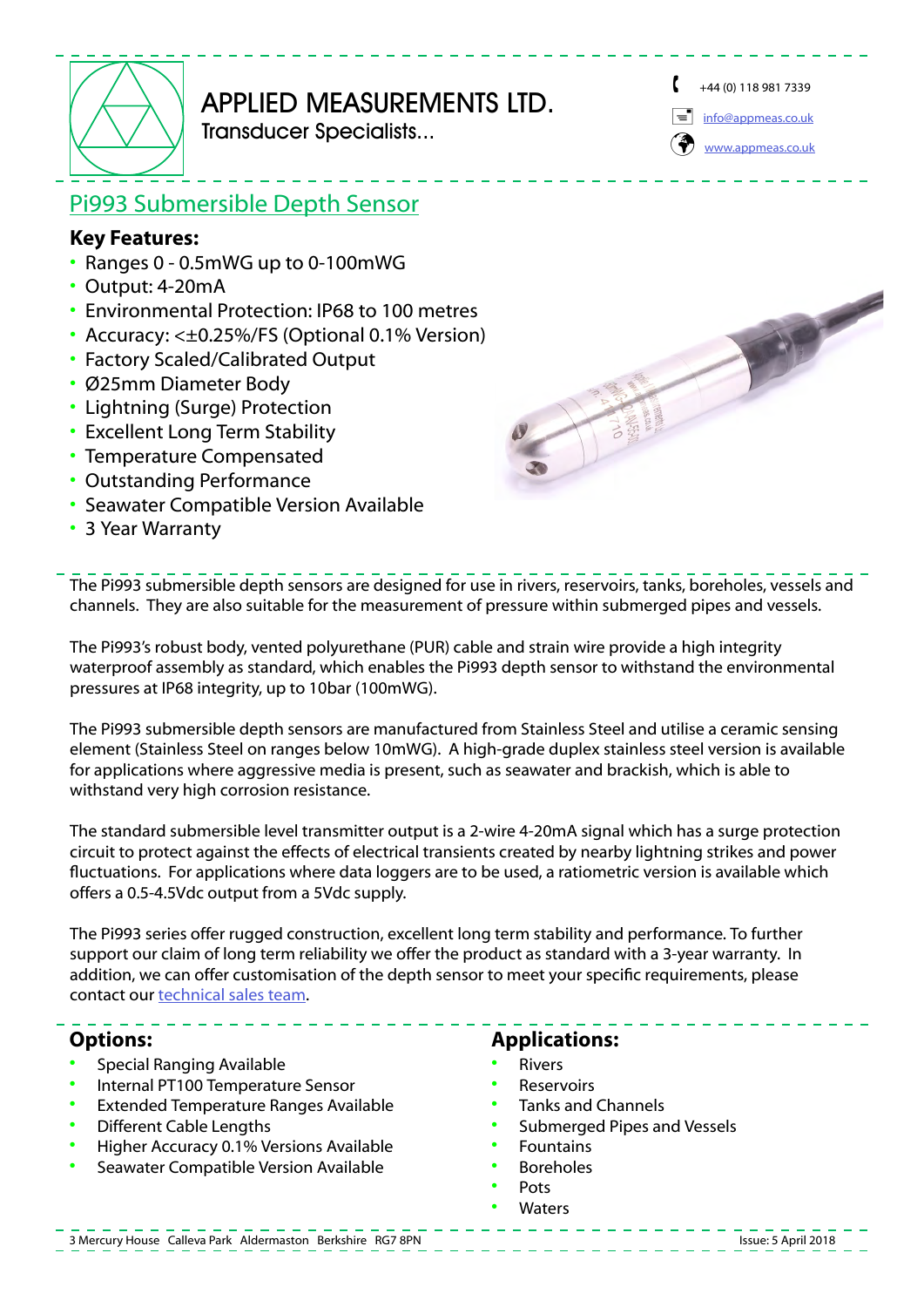

# APPLIED MEASUREMENTS LTD.

Transducer Specialists...

 $+44(0)$  118 981 7339

 $\equiv$  [info@appmeas.co.uk](mailto:info%40appmeas.co.uk?subject=Pi993%20Submersible%20Depth%20Sensor)

(<a> [www.appmeas.co.uk](https://appmeas.co.uk/?utm_source=PDF%20Data%Sheets&utm_medium=referral&utm_campaign=PDF%20Data%Sheets)

# **Specification:**

| <b>CHARACTERISTICS</b>           | Pi9930                                                                     | Pi9931                              | Pi9933     | <b>UNITS</b>                   |  |  |  |  |  |  |
|----------------------------------|----------------------------------------------------------------------------|-------------------------------------|------------|--------------------------------|--|--|--|--|--|--|
| Pressure Ranges:                 | 0.5, 1, 2.5, 5, 10, 20, 25, 50, 75, 100                                    | metres Water Gauge<br>(mWG)         |            |                                |  |  |  |  |  |  |
| Safe Overpressure:               |                                                                            | 150                                 |            |                                |  |  |  |  |  |  |
| <b>Burst Pressure:</b>           |                                                                            | % Pressure Range                    |            |                                |  |  |  |  |  |  |
| Supply Voltage:                  | 3 min./10 nom./15 max.                                                     | Volts DC                            |            |                                |  |  |  |  |  |  |
| Load Driving Capacity:           | N/A                                                                        | 1000                                | N/A        | Ohms at Max. Supply<br>Voltage |  |  |  |  |  |  |
| Rated Output:                    | $0.0 - 2.0$ mV/V                                                           | $4-20mA$                            | $0-10$ Vdc | $±1\%$ /rated output           |  |  |  |  |  |  |
| <b>Wiring Configuration:</b>     | 4-wire                                                                     | 2-wire                              | 3-wire     |                                |  |  |  |  |  |  |
| <b>Electrical Connections:</b>   | Screened polyurethane (PUR) cable with vent tube, strain and drain wire    |                                     |            |                                |  |  |  |  |  |  |
| Accuracy:                        | $<$ 0.25 (0.1% optional)                                                   | ±%Pressure Range                    |            |                                |  |  |  |  |  |  |
| Temperature Range Operating:     |                                                                            | °C                                  |            |                                |  |  |  |  |  |  |
| Temperature Range Compensated:   |                                                                            | °C                                  |            |                                |  |  |  |  |  |  |
| Temperature Effect on Output:    |                                                                            | $\pm\%$ /°C                         |            |                                |  |  |  |  |  |  |
| Temperature Effect On Zero:      | $<$ 0.02 (0.01 optional)                                                   | $\pm\%$ /rated output/ $^{\circ}$ C |            |                                |  |  |  |  |  |  |
| <b>Environmental Protection:</b> | IP68 to 100mWG (10bar)                                                     |                                     |            |                                |  |  |  |  |  |  |
| Weight:                          | 250 approx. (excluding cable)                                              | grams                               |            |                                |  |  |  |  |  |  |
| Construction:                    | 316L St/Steel (SAF2205 optional), AL2O3 Ceramic (10mWG> only), Viton + PUR |                                     |            |                                |  |  |  |  |  |  |
| <b>Electrical Protection:</b>    | EMC Immunity: EN50082-1 & Surge (Lightning) Protection: EN61000-4-5        |                                     |            |                                |  |  |  |  |  |  |

## **Wiring Diagram:**

#### 4-20mA Output (2-wire) 0-10Vdc Output (3-wire)

| Wire |       | <b>Designation</b>                   |  |  |  |  |  |  |
|------|-------|--------------------------------------|--|--|--|--|--|--|
|      | Red   | +ve supply                           |  |  |  |  |  |  |
|      | Blue  | -ve supply & 4-20mA output in series |  |  |  |  |  |  |
|      | White | to case                              |  |  |  |  |  |  |
|      | Green | cable screen                         |  |  |  |  |  |  |

#### mV/V Output (4-wire)

| Wire |        | <b>Designation</b> |  |  |  |  |  |  |  |
|------|--------|--------------------|--|--|--|--|--|--|--|
|      | Red    | +ve excitation     |  |  |  |  |  |  |  |
|      | Blue   | -ve excitation     |  |  |  |  |  |  |  |
|      | White  | +ve signal         |  |  |  |  |  |  |  |
|      | Yellow | -ve signal         |  |  |  |  |  |  |  |
|      | Green  | cable screen       |  |  |  |  |  |  |  |

| Wire |        | <b>Designation</b> |  |  |  |  |  |  |
|------|--------|--------------------|--|--|--|--|--|--|
|      | Red    | +ve supply         |  |  |  |  |  |  |
|      | Blue   | -ve supply         |  |  |  |  |  |  |
|      | Yellow | +ve signal         |  |  |  |  |  |  |
|      | White  | to case            |  |  |  |  |  |  |
|      | Green  | cable screen       |  |  |  |  |  |  |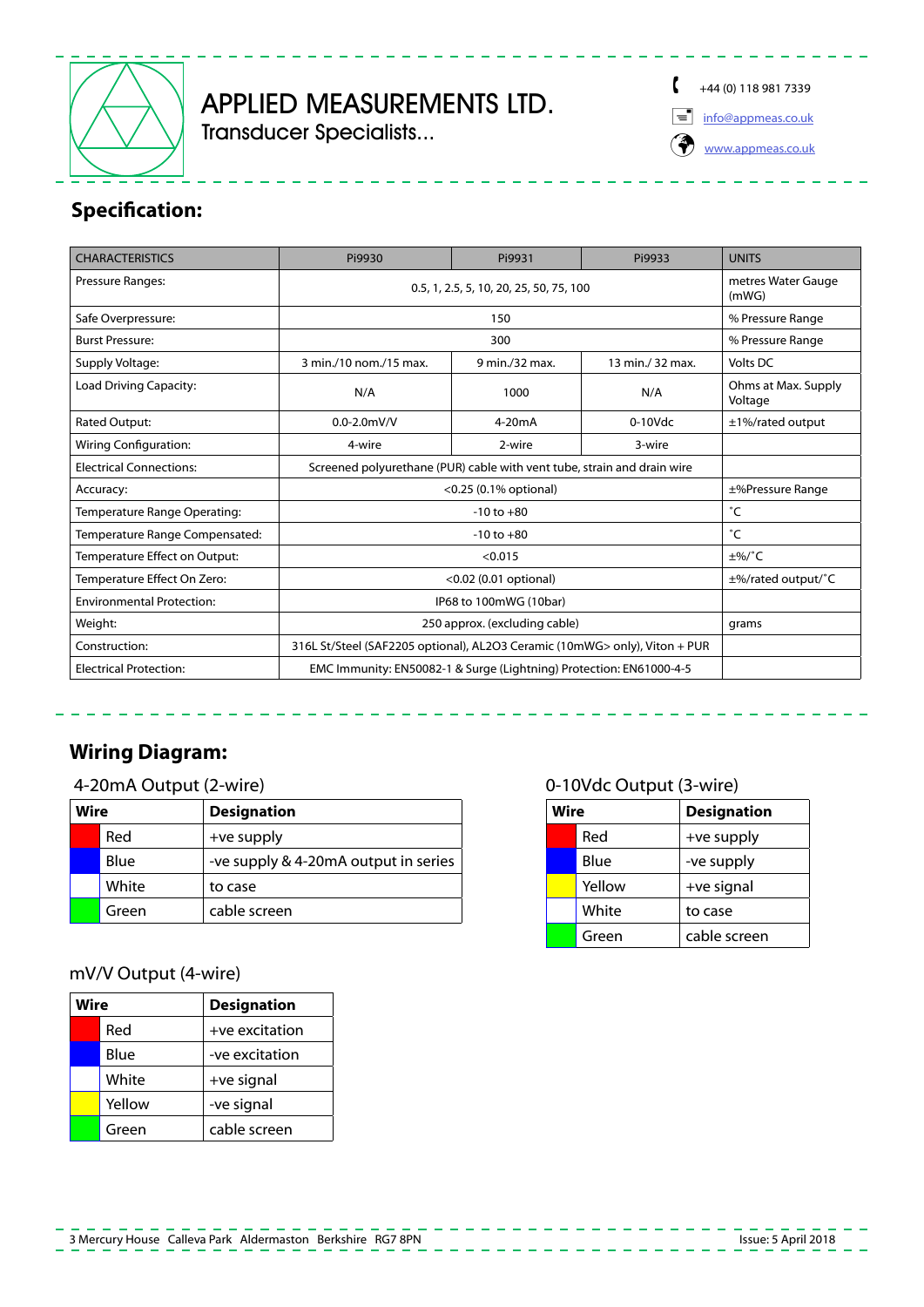

150 Nominal

### **Associated Products:**





[TR150 Handheld Indicator](https://appmeas.co.uk/products/instrumentation/tr150-digital-handheld-load-cell-indicator/?utm_source=PDF%20Data%Sheets&utm_medium=referral&utm_campaign=PDF%20Data%Sheets) [T24 Wireless Telemetry Range](https://appmeas.co.uk/products/instrumentation/t24-wireless-telemetry/?utm_source=PDF%20Data%Sheets&utm_medium=referral&utm_campaign=PDF%20Data%Sheets)



[Intuitive4-L Panel-Mount](https://appmeas.co.uk/products/instrumentation/load-cell-digital-indicator-int4-l/?utm_source=PDF%20Data%Sheets&utm_medium=referral&utm_campaign=PDF%20Data%Sheets)  Intuitive4-L Panel-Mount<br>[Indicator](https://appmeas.co.uk/products/instrumentation/load-cell-digital-indicator-int4-l/?utm_source=PDF%20Data%Sheets&utm_medium=referral&utm_campaign=PDF%20Data%Sheets) [DSC-USB USB Signal Digitiser](https://appmeas.co.uk/products/instrumentation/usb-load-cell-interface-strain-gauge-digitiser-dscusb/?utm_source=PDF%20Data%Sheets&utm_medium=referral&utm_campaign=PDF%20Data%Sheets)





<u>ICA Miniature Strain Gauge.</u><br>Amplifier



**SGA Signal Conditioner/[Amplifier](https://appmeas.co.uk/products/instrumentation/miniature-load-cell-amplifier-ica/?utm_source=PDF%20Data%Sheets&utm_medium=referral&utm_campaign=PDF%20Data%Sheets)**